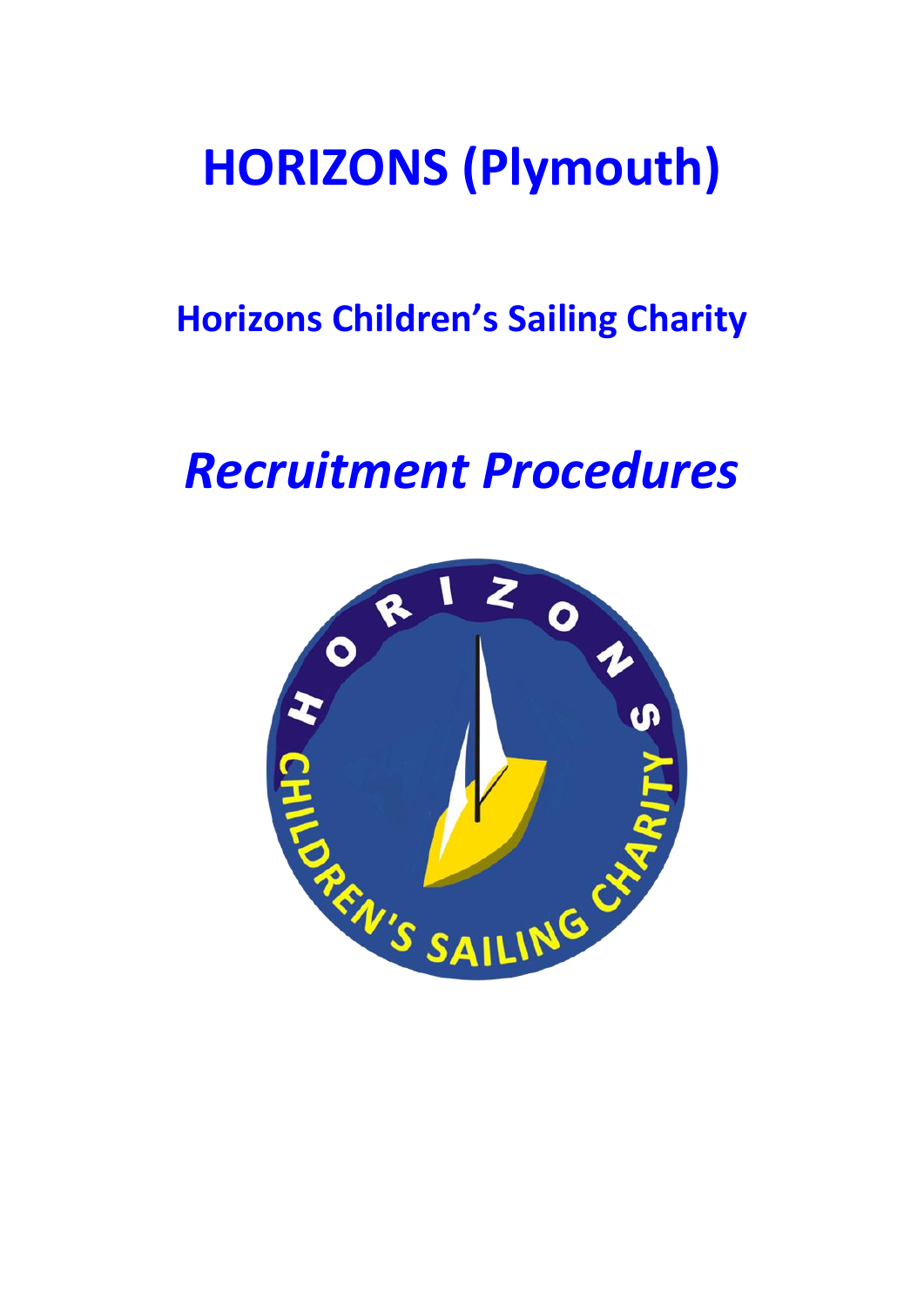| 3. |  |  |
|----|--|--|
|    |  |  |
| 5. |  |  |
| 6. |  |  |
|    |  |  |

Date of Last Review: January 2022

Review Period: Annually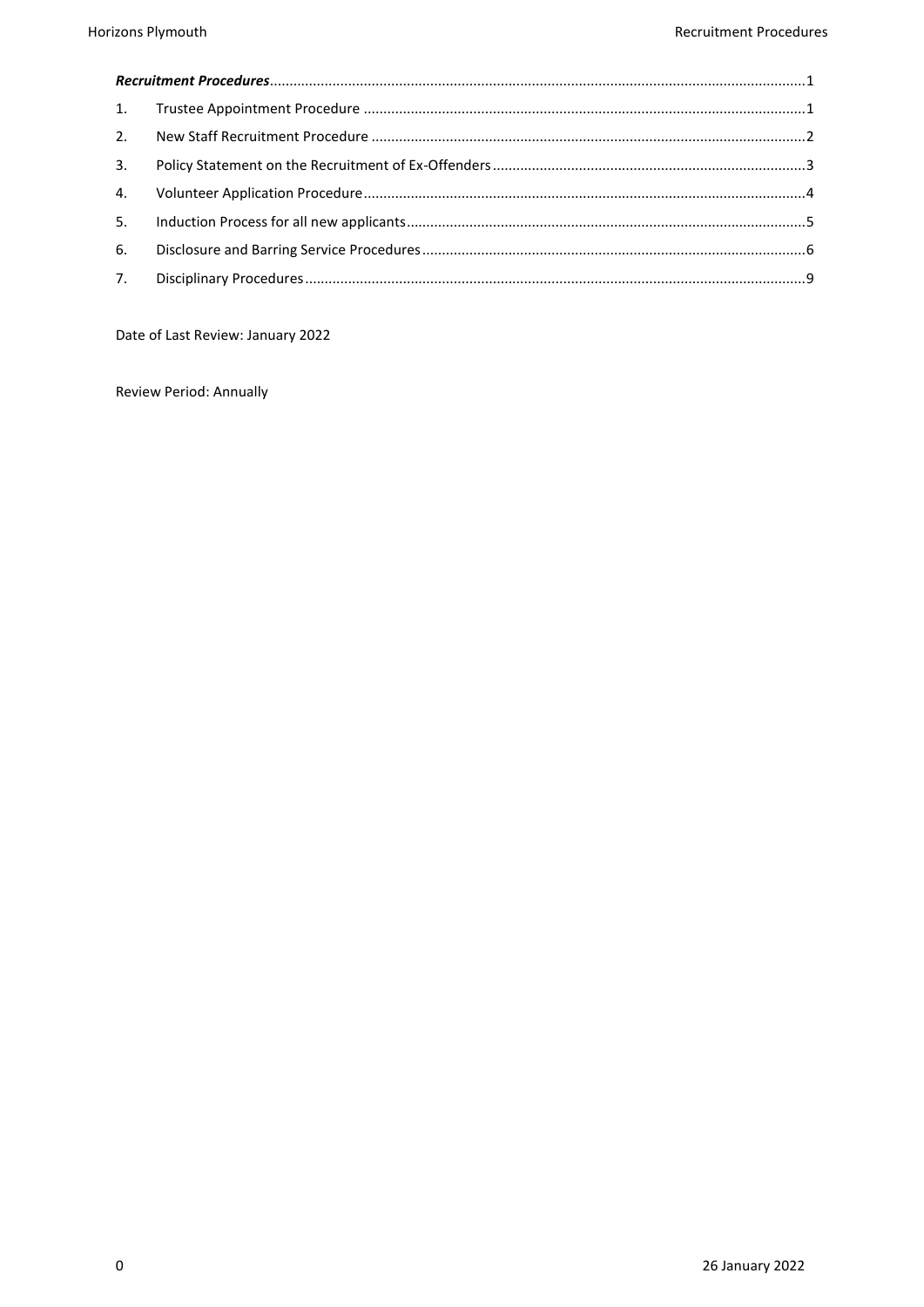#### <span id="page-2-0"></span>**1. Trustee Appointment Procedure**

#### **Guidance on the recruitment and appointment of Trustees**

Horizons is fortunate to have many volunteers. Most people give their help on the water and to assist at sailing sessions. However we also have a board of volunteer Trustees.

Horizons is a Registered Charity. The Board of Trustees are responsible for the conduct of the organisation, ensuring that it operates in accordance with its Memorandum and Articles of Association and that all the funds received by Horizons are used exclusively for the achievement of its stated objectives.

The Trustees are responsible for ensuring the correct management of a budget of over £100,000 a year. We employ three staff in the Management Team and must provide for the safety and comfort of children, young people and volunteers while on the water.

The Trustees take these responsibilities seriously. Trustees meet as a Board every 4 to 6 weeks and typically carry out work in between meetings as well.

As well as being responsible for the most efficient and effective operation on the water, the Board of Trustees will also review its own "fitness for purpose" every 3 years and as and when vacancies arise. This review process includes a skills audit and will begin in 2017.

In carrying out a review the board will consider:

- How we could fill gaps in skills or experience by:
	- o Building on the skills of our existing Trustees
	- o Training our existing Trustees
	- o Working or sharing expertise with other charities
	- o Recruiting new Trustees to meet specific skills gaps
- How we could maintain or develop our diversity by considering factors such as:
	- o Age
	- o Race
	- o Gender
	- o Educational background and professional qualifications

#### **The appointment of new Trustees is by fellow Trustees:**

From time to time the Trustees will recognise the need for new/additional skills on the Board or the need for a specific requirement. This may be through conducting a skills audit, through a vacancy arising or through a material change in the business of the charity.

When the need to appoint a new Trustee to the Board is identified, it will be the responsibility of the Board to fulfil that need.

The duties of Trustees are enshrined in law and not to be taken lightly. The Board must be confident that a potential candidate can not only meet specific requirements but also be able to carry the responsibilities and maintain the good reputation of Horizons.

Potential candidates will be invited to consider a position as a Trustee. The recruitment process will include the following:

- An invitation to discuss the aims of Horizons and how they may assist us to meet those aims
- A reminder that there is a vetting process
- An invitation to meet the Management Team and witness the sailing operation
- To read the Memorandum and Articles of Association
- To attend at least 2 Board meetings
- Any other specific requirement that may be identified
- DBS Check carried out, and results processed

Where there is mutual agreement to make an appointment, there is a requirement within the Memorandum of Articles for the appointment to be voted on by members at the next Annual General Meeting.

#### **If anyone is interested in becoming a trustee:**

Please have a look at the following:

[Memorandum and Articles](http://horizonsplymouth.org/wp-content/uploads/2014/12/Memorandum-and-Articles-Amended-26-02-15.pdf) of Association for Horizons

["The Essential Trustee: What you need to know; What you need to do."](https://www.gov.uk/government/uploads/system/uploads/attachment_data/file/570398/CC3.pdf)

(A government document giving general advice on the role and responsibility of trustees)

Trustee vacancies will be posted on the Horizons website. Please feel free to discuss your interest with one of the trustees.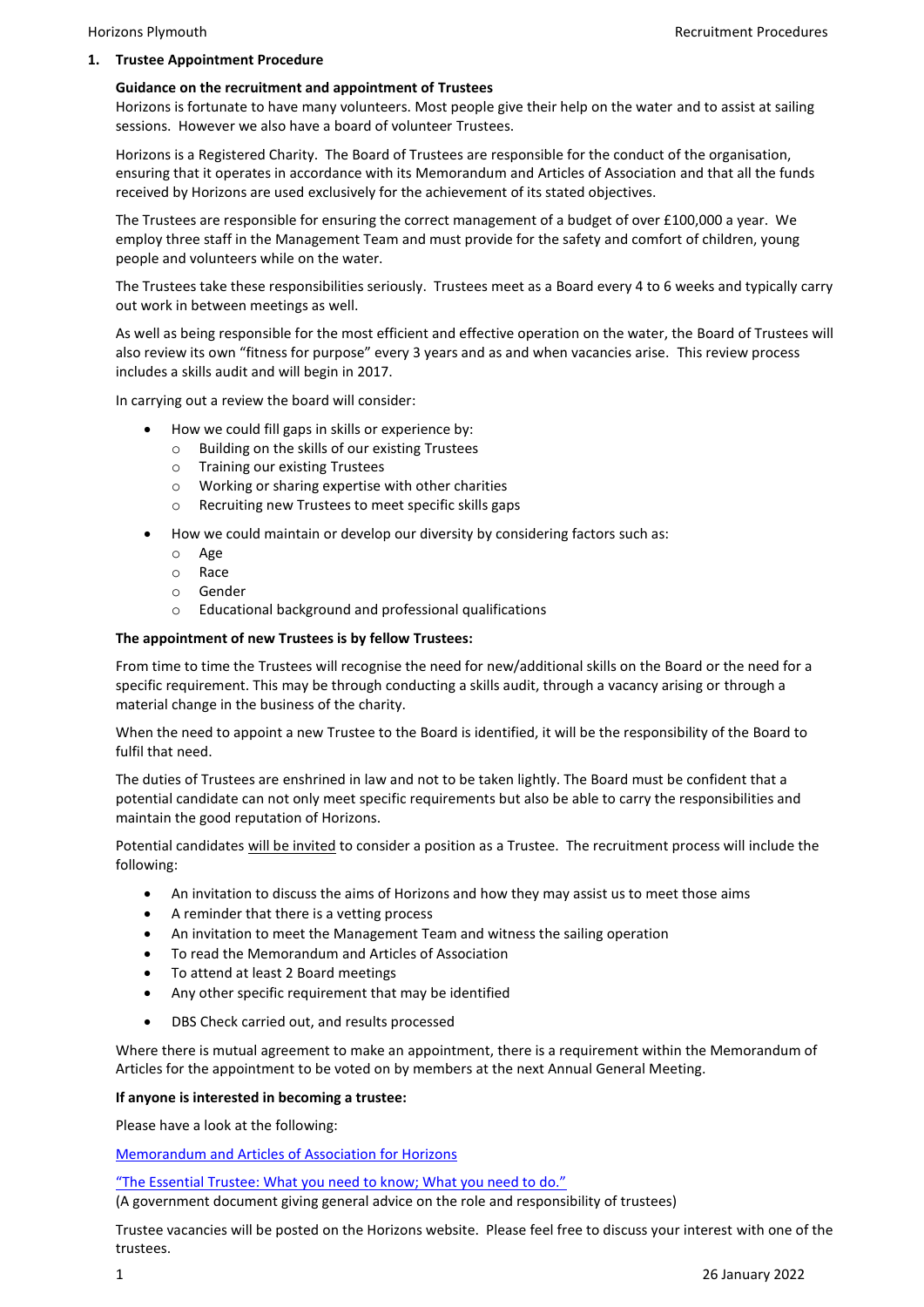- <span id="page-3-0"></span>1. Trustees agree requirement for new member of staff, in consultation with Horizons Management Team (HMT)
- 2. Draft Job Description and Person Specification prepared by HMT
- 3. Job Description and Person Specification approved by Trustees
- 4. Trustees approve budget/timescale and appoint Recruitment Task Group. (RTG = member of staff + Trustee)
- 5. Post advertised, requesting CV and Covering Letter
- 6. RTG review applications and send Job Description and Person Specification to applicants who appear to meet requirements
- 7. RTG shortlist applicants and arrange interviews in Plymouth
- 8. Interview consists of:
	- a) Introduction to Horizons
	- b) Time on the water, preferably integrated with a scheduled activity with a typical target group
	- c) Formal Interview to assess fit to Person Specification
- 9. Take up references on preferred candidate
- 10. DBS Check carried out, and results processed
- 11. RTG recommend suitable candidate to Trustees
- 12. If Trustees agree, candidate offered post and draft contract issued
- 13. If candidate declines, consider other candidates or re-advertise post

#### **Notes**

- Reimbursement for travelling expenses to Plymouth will be standard class return rail fare and overnight stay if necessary
- It is important to be able to move quickly and make decisions to avoid risk of losing a suitable candidate. Hence consultation between RTG and Trustees will be by email / phone call i.e. it is not required to hold formal meetings of either HMT or Trustees to complete the recruitment process
- This document is a working document and is therefore reviewed and updated on a regular basis. Updates will reflect changes in: industry "Best Practice", Horizons Risk Assessments, legislation or guidance from regulatory bodies. This document will be reviewed annually as a minimum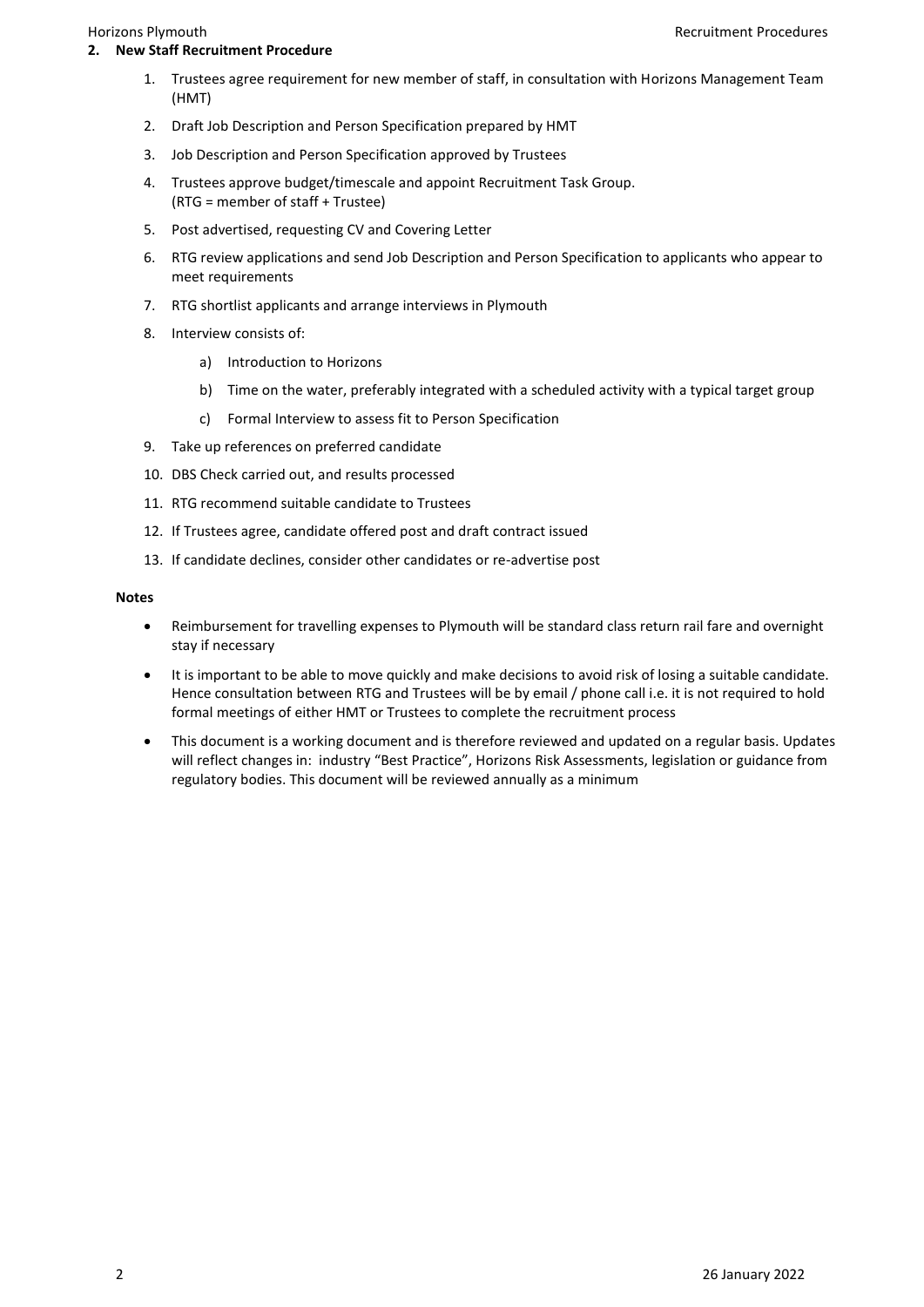#### <span id="page-4-0"></span>**3. Policy Statement on the Recruitment of Ex-Offenders**

As an organisation using criminal record checks processed through the Disclosure and Barring Service (DBS) to assess applicants' suitability for positions which are included in the Rehabilitation of Offenders Act 1974 (Exceptions) Order, Horizons (Plymouth) complies fully with the DBS Code of Practice and undertakes to treat all applicants fairly.

Horizons (Plymouth) makes this policy on the recruitment of ex-offenders available to all DBS applicants at the outset of the recruitment process. Every subject of a criminal record check submitted to the DBS is made aware of the existence of the Code of Practice and a copy is made available on request.

An application for a criminal record check is only submitted to the DBS after a thorough risk assessment has indicated that it is both proportionate and relevant to the position concerned. For those positions where a criminal record check is identified as necessary, all application forms, job adverts and recruitment briefs will contain a statement that an application for a DBS certificate will be submitted in the event of the individual being offered the position.

Horizons (Plymouth) aims to ensure that all present and potential participants, members, volunteers and staff are treated fairly and on an equal basis, irrespective of their sex, age, disability, race, religion or belief, sexual orientation, pregnancy and maternity, marriage and civil partnership, gender reassignment, social status or offending background.

Horizons (Plymouth) actively promotes equality of opportunity for all with the right mix of talent, skills and potential, welcomes applications from a wide range of candidates and selects all candidates based on their skills, qualifications and experience. Horizons (Plymouth) undertake not to discriminate unfairly against any subject of a criminal record check on the basis of a conviction or other information revealed.

Horizons (Plymouth) can only ask an individual to provide details of convictions and cautions that Horizons (Plymouth) is legally entitled to know about. Where a DBS certificate at either Standard or Enhanced level can legally be requested (where the position is one that is included in the Rehabilitation of Offenders Act 1974 (Exceptions) Order 1975 as amended, and where appropriate Police Act Regulations as amended), (Horizons (Plymouth) can only ask an individual about convictions and cautions that are not protected and will be disclosed on the DBS certificate.

Horizons (Plymouth) ensures that all those who are involved in the recruitment process have received appropriate guidance and training on the relevant legislation relating to the employment of ex-offenders, e.g. the Rehabilitation of Offenders Act 1974, and are aware that they can seek guidance from the RYA if required.

Horizons (Plymouth) ensures that an open and measured discussion takes place with the individual seeking the position on the subject of any offences or other matter that might be relevant, including any matter revealed on a DBS certificate, before withdrawing a conditional offer of employment. Failure to reveal information that is directly relevant to the position sought could lead to withdrawal of an offer of employment.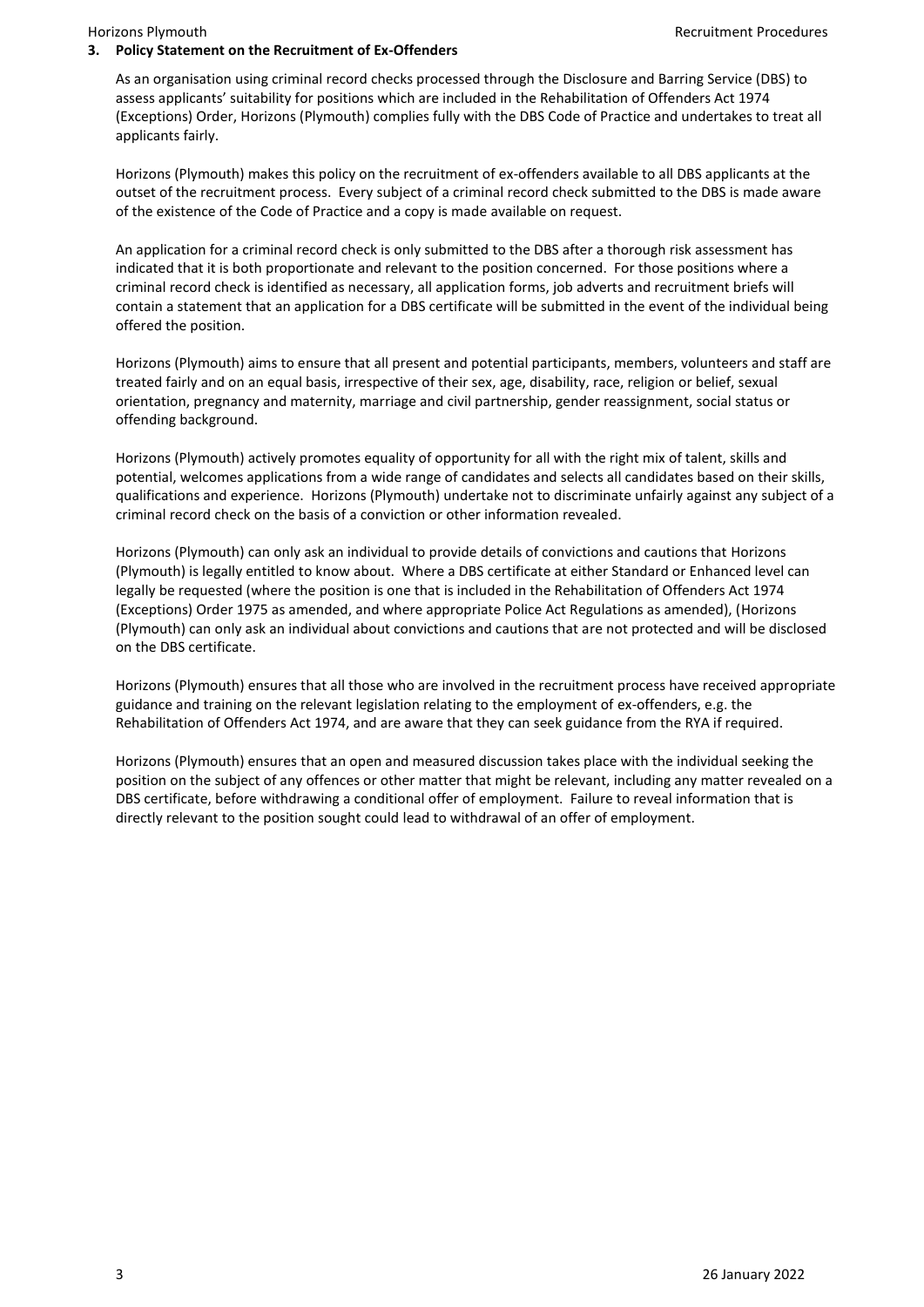## <span id="page-5-0"></span>**4. Volunteer Application Procedure**

#### **Stage 1**

- **1. Make an initial enquiry**
	- o Telephone: 01752 605800
	- o Email: info@horizonsplymouth.org

## **2. Arrange a date**

- o for an informal introduction to Horizons
- o to take part in an on water session

### **3. On water session**

o Join us for a session to get a feel for the organisation

#### **4. Make a decision**

- a) You want to join as a volunteer:
	- Continue to Stage 2
- b) Decide it's not for you:
	- Suggest other roles within Horizons that might be more appropriate i.e. a shore based role
	- Referral to the local Volunteer Centre
	- If you wish to continue your application continue to Stage 2

### **Stage 2**

### **1. Formal interview**

- o Invited to a formal interview
- o You will be given any necessary information
- o Copies of relevant qualifications will need to be presented
- o If applying for an on water role details of relevant tidal experience will be discussed

### **2. Outcome of formal interview**

- a) Successful interview
	- Horizons will aim to contact your two references within a month
	- If references are appropriate the application will be progressed to Stage 3
- b) Unsuccessful application
	- Referral to the local Volunteer Centre

#### **Stage 3**

- **1. Induction Process**
	- o See Section 5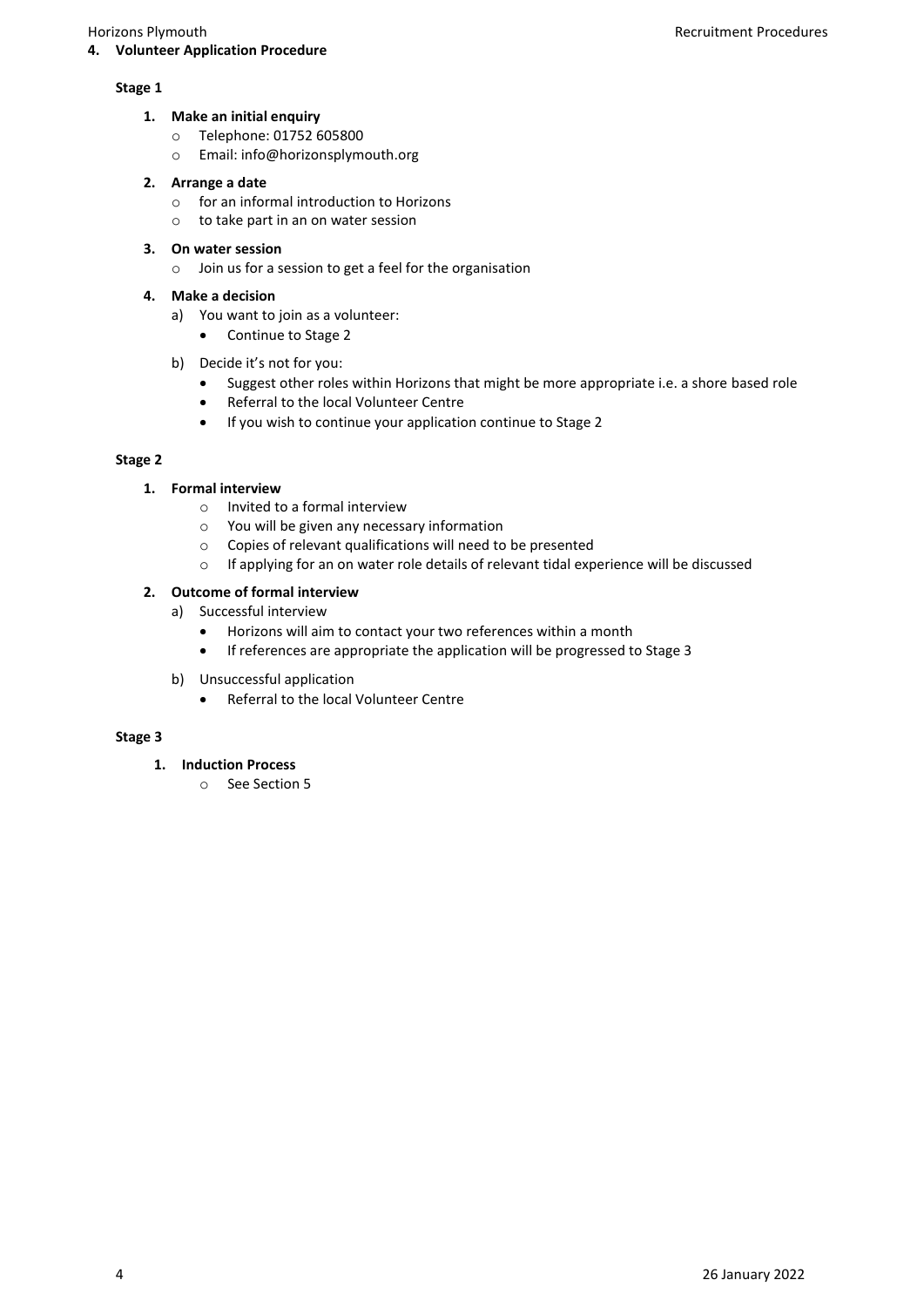<span id="page-6-0"></span>This Induction process takes you from a successful application to actively taking part in Horizons activities.

There is no set time frame for this process. It could take longer with volunteers than it could with a new member of staff.

The experience of the candidate could dictate the induction process to some extent; however these are the generic steps for all candidates. The steps are laid out in a logical order, which should be followed.

#### **Introduction**

- Introduction to Horizons personnel
- Site tour
- Check all necessary forms have been completed
	- o Application and Self-Disclosure
	- o Equal Opportunities
	- o DBS Check results checked as per Flow Chart in **Section 6**
	- o Volunteer Agreement
- Familiarisation with Operational Procedures and Policies
	- o Sign the Master Copy

### **On water roles**

- Introduction to craft and operating areas
	- o Familiarisation training with a suitably experienced person
	- o Agree a training / development programme if required (e.g. tidal endorsements)
	- o Familiarisation with shore based role during club sessions

#### **Shore based roles**

- Including maintenance or fundraising etc.:
	- o Agree role with Business Manager / Chief Executive
	- o Agree appropriate supervision plan
	- o Discuss relevant procedures
- Mini-bus Drivers
	- o Check qualifications
	- o Familiarisation / observation trip
	- o Outline responsibilities associated to the Section 19 Minibus permit

#### **Results of DBS Check**

- o At some point during the induction process your DBS results will need to be reviewed
- o The results of the DBS check will be sent directly to you
- o You must bring your DBS Certificate into the office
- o Horizons will review the DBS check:
- a) If all clear you can then work in an "unsupervised capacity" if relevant (i.e 1 to 1 in a Pico)
- b) Issue date and number taken
- c) If an issue is highlighted Horizons will carry out a Risk Assessment
	- You will be invited to a Risk Assessment interview
	- You will then be informed of the outcome of the interview:
		- o Positive outcome: complete the application process
		- o Negative outcome: referral the local Volunteer Centre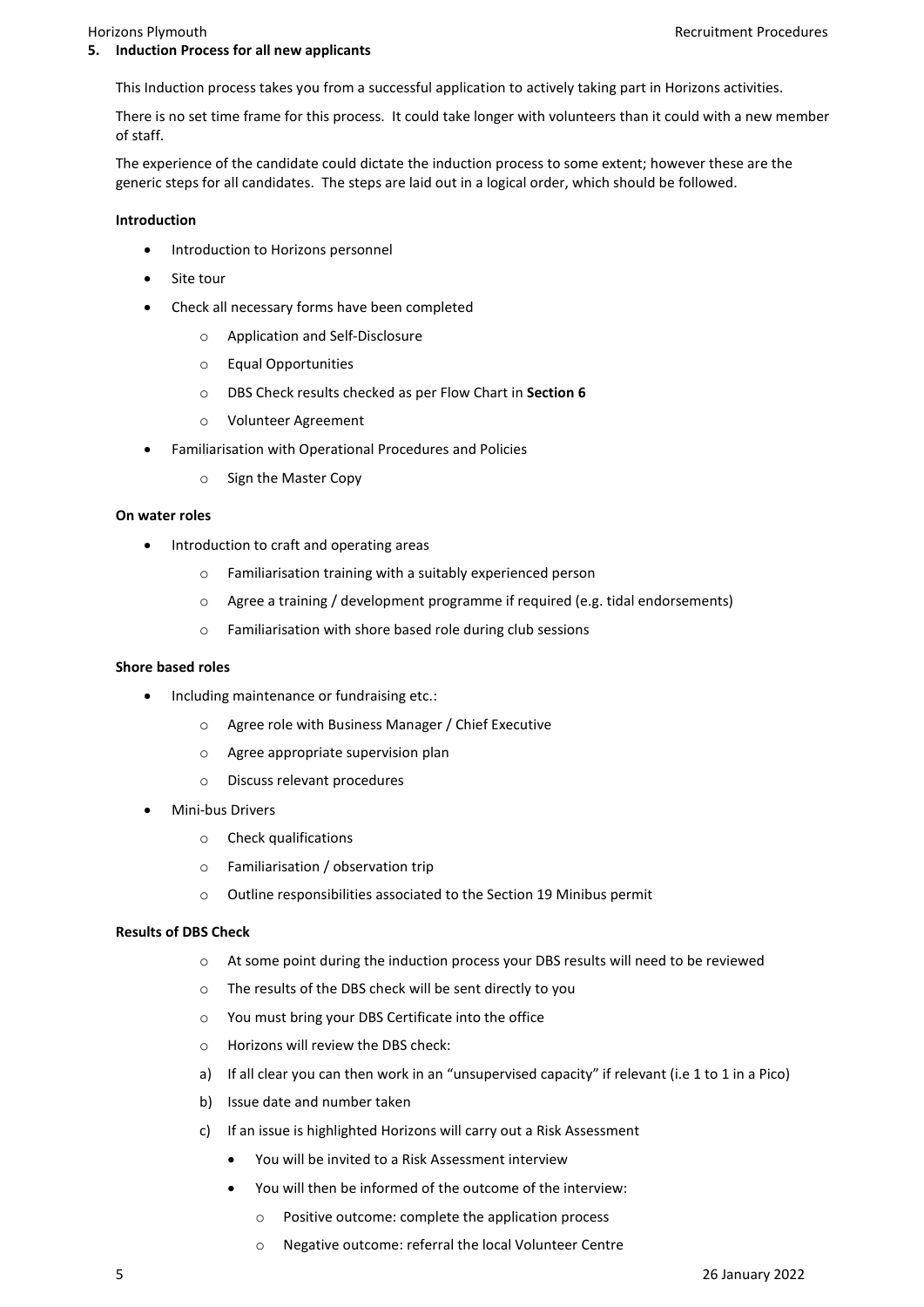<span id="page-7-0"></span>The Disclosure and Barring Service (DBS) is an agency of the Home Office.

The DBS is responsible for maintaining the lists of people barred from working either with children or with adults (the 'Barred Lists'), making barring decisions and issuing Criminal Records Disclosures.

A one off visitor (e.g. a Support Worker who attends with a young person) will be asked to fill in a Self-Declaration, but may then be asked to complete a Disclosure if they become a regular visitor/attendee.

Horizons will ask all staff, trustees and volunteers to apply for Disclosures. Although it is not currently a statutory requirement, it has become accepted good practice.

In the event of an incident involving a child or vulnerable person, a failure to check that those in relevant roles are suitable to work with the vulnerable group may strengthen a claim against the organisation.

It is a criminal offence under the Safeguarding Vulnerable Groups Act 2006:

- for a Barred individual to work in Regulated Activity (see below)
- for an organisation to knowingly allow someone who has been Barred to work in Regulated Activity
- for an organisation to fail to make a referral to the DBS if they have dismissed someone from Regulated Activity for harming or posing a risk of harm to a vulnerable person.

Only applicants for posts covered by the Rehabilitation of Offenders Act (Exceptions) Order, such as those in positions of trust involving close and regular contact with vulnerable groups, can be asked to apply for a Disclosure. A criminal record will only be taken into account when it is relevant and will not necessarily be a bar to employment or volunteering.

The Disclosure is only one part of our recruitment process. Horizons will also ask applicants to provide information about their previous experience, check their qualifications where relevant, take up references and explore their attitudes to children and young people or vulnerable adults.

**Levels of Disclosure: (**Horizons will request an Enhanced DBS check with Barred List check).

- Standard DBS check checks the Police National Computer for spent and unspent convictions, cautions, reprimands and warnings. Normally used for positions of trust in the financial sector etc. Does not disclose the full range of information that may be relevant for work with vulnerable groups.
- Enhanced DBS check checks the PNC as above, and provides other relevant information disclosed at the discretion of the Chief Police Officer(s). Can be requested where the individual's role involves close and regular contact with a vulnerable group but does not fall within the definition of 'Regulated Activity', for example because it is supervised.
- Enhanced DBS check with Barred List check as for Enhanced, and additionally checks that the individual has not been Barred from working with the relevant group(s) – children, adults or both. A Barred List check can only be requested if the person's role involves 'Regulated Activity'.

**Definitions** (there are other definitions but they do not apply to the sport and recreation sector**):** Regulated Activity with children and young people aged under 18, is defined as:

- 'Unsupervised activities: teach, train, instruct, care for or supervise children, or provide advice/guidance on well-being' if done 'frequently' or 'intensively' – this means at least once a week, or four times in a 30 day period, or overnight.
- 'Day-to-day management or supervision of individuals carrying out work which would be Regulated Activity if unsupervised'.

Definition of 'Supervised':

- there must be supervision by a person who is in Regulated Activity and has been checked;
- the supervision must be regular and day to day; and
- the supervision must be 'reasonable in all the circumstances to ensure the protection of children'. Relevant factors will include the number of workers being supervised, the physical environment, the ages of the children, the ratio of adults to children, any additional vulnerabilities the children may have.

The only definitions of Regulated Activity with adults that apply to sailing and boating activities are:

- 'Providing personal care to adults' (does not have to be frequent or regular, can be supervised or unsupervised)
- 'Day-to-day management or supervision of individuals carrying out Regulated Activity'.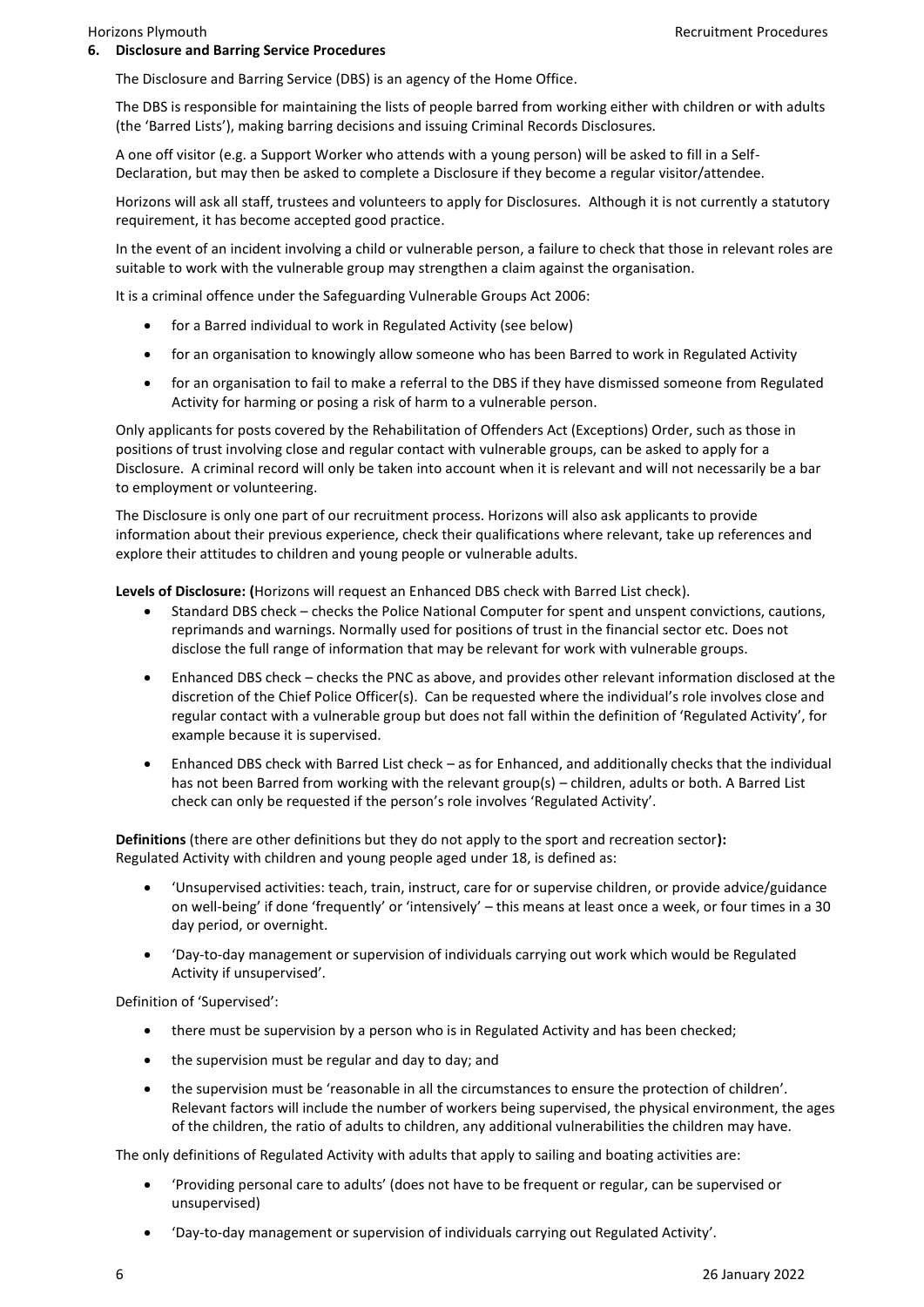Horizons will ask individuals to apply for an Enhanced check with Barred List check, which will be done free of charge through the RYA which is a DBS Registered Umbrella Body:

- Horizons will have a designated DBS contact who will manage the DBS process. This will include signing the agreement with the RYA, who will act as the Umbrella Body.
- The RYA will provide a supply of DBS application forms. They also have a process which can be used to make online applications, which will now be the preferred method.
- During the recruitment procedure Horizons will make it clear to applicants that if selected they will be required to apply for a check, and at what level.
- Horizons will make sure that any job offer or offer of a voluntary post is subject to satisfactory references and Disclosure/Barred List check.
- If the applicant is already registered with the DBS Update Service and their existing Disclosure is for the same workforce (Children, Adults or both), future employers or voluntary organisations can ask to see their Certificate and confirm online whether it is still current. The applicant will not have to apply for a further check unless the new role is for a different workforce, or the update indicates that new information has been added since the Certificate was issued. Subscription to this service must be renewed annually. It is free for volunteers and costs £13 per year for paid staff.
- If the applicant has not joined the DBS Update Service, Horizons will give them a DBS application form. Applicants will be asked to read the instructions on the front page before starting to complete the form.
- Horizons will make individuals aware of the policy on the recruitment of ex- offenders and make th[e DBS](https://www.gov.uk/government/publications/dbs-code-of-practice)  [Code of Practice](https://www.gov.uk/government/publications/dbs-code-of-practice) and the policy on the secure handling of Disclosure information available on request.
- The applicant will complete and sign the form and return it to the designated person, together with their identity documents, or follow the steps for the online application which will be sent via email.
- Acting on the RYA's behalf, the designated person will check the applicant's identity documents and completes Sections W and X and the boxes marked 'Registered body use only'.
- A record will be kept of the applicant's Form Reference number this is on the front page of the form in the top right corner next to the bar code – and their date of birth.
- The form is sent to the RYA for counter-signature. If the application is for a paid post, a payment of £44 is required.
- The RYA checks, counter-signs and forwards the form to the DBS.
- The DBS carries out the appropriate checks and issues a Disclosure Certificate to the applicant. The Designated person can check online whether the Certificate has been issued.
- The RYA does not receive a copy of the Certificate. Applicants will be asked to show the designated person their Certificate. If they are unwilling to do so, they will be offered the option of sending it to the RYA Safeguarding Manager who will only disclose information the RYA considers to be relevant to the role.
- Horizons will handle DBS Certificates in line the RYA Guidance flow chart below.
- Based on all the available information, and having discussed any concerns with the applicant, Horizons will make a final decision on whether to confirm the appointment. The RYA is not responsible for the decision to appoint or for any consequences arising from that appointment.
- If the Disclosure reveals that an applicant is barred from working with children, or has relevant convictions, the RYA may need to take action in relation to any RYA qualifications that enable the individual to teach, train or supervise children.
- DBS Information will be handled in line with Horizons Data Protection Policy.
- The Designated DBS Contact will follow the RYA Guide to completing and checking the DBS application form.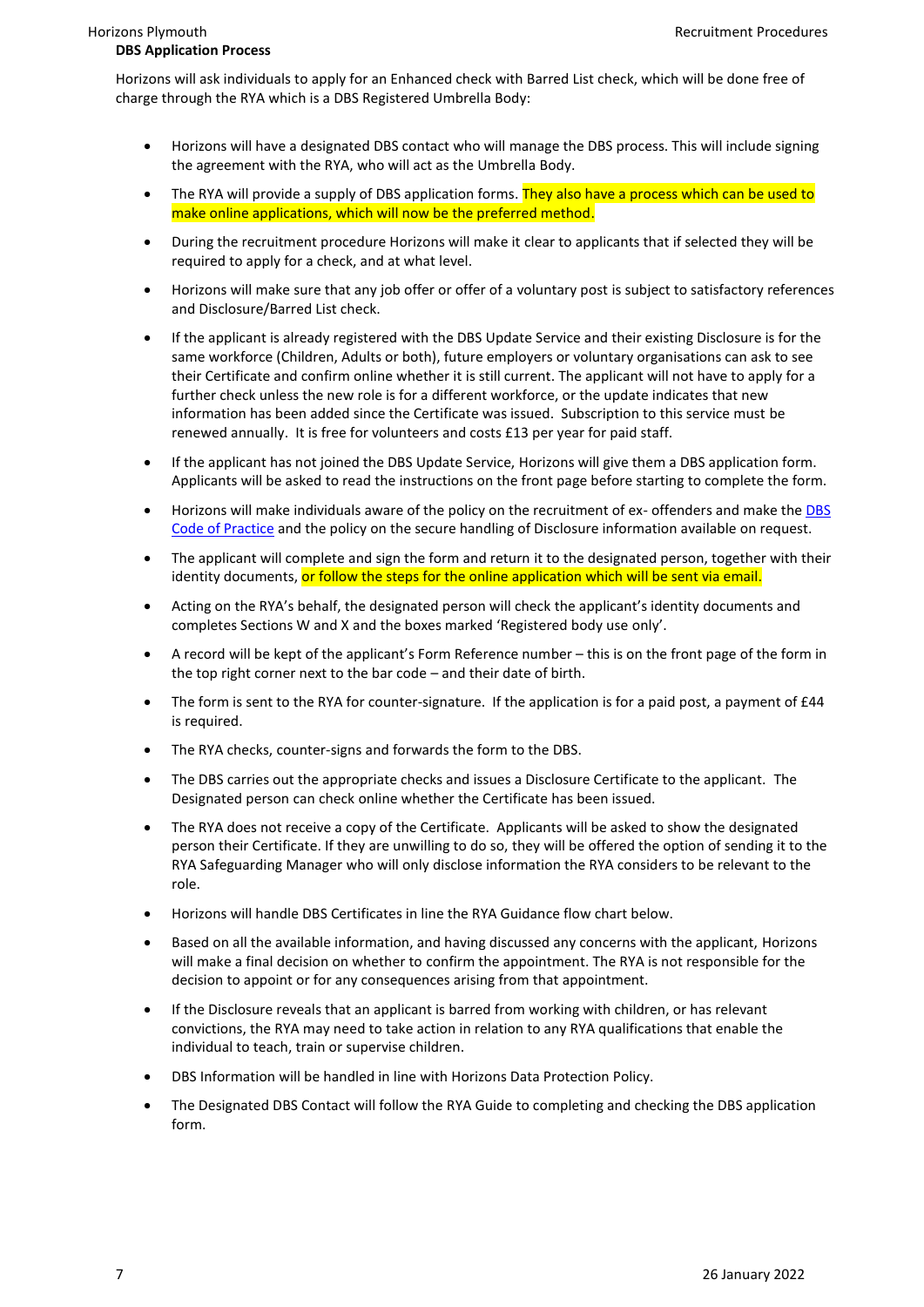#### **RYA Guidance on Handling DBS certificates**

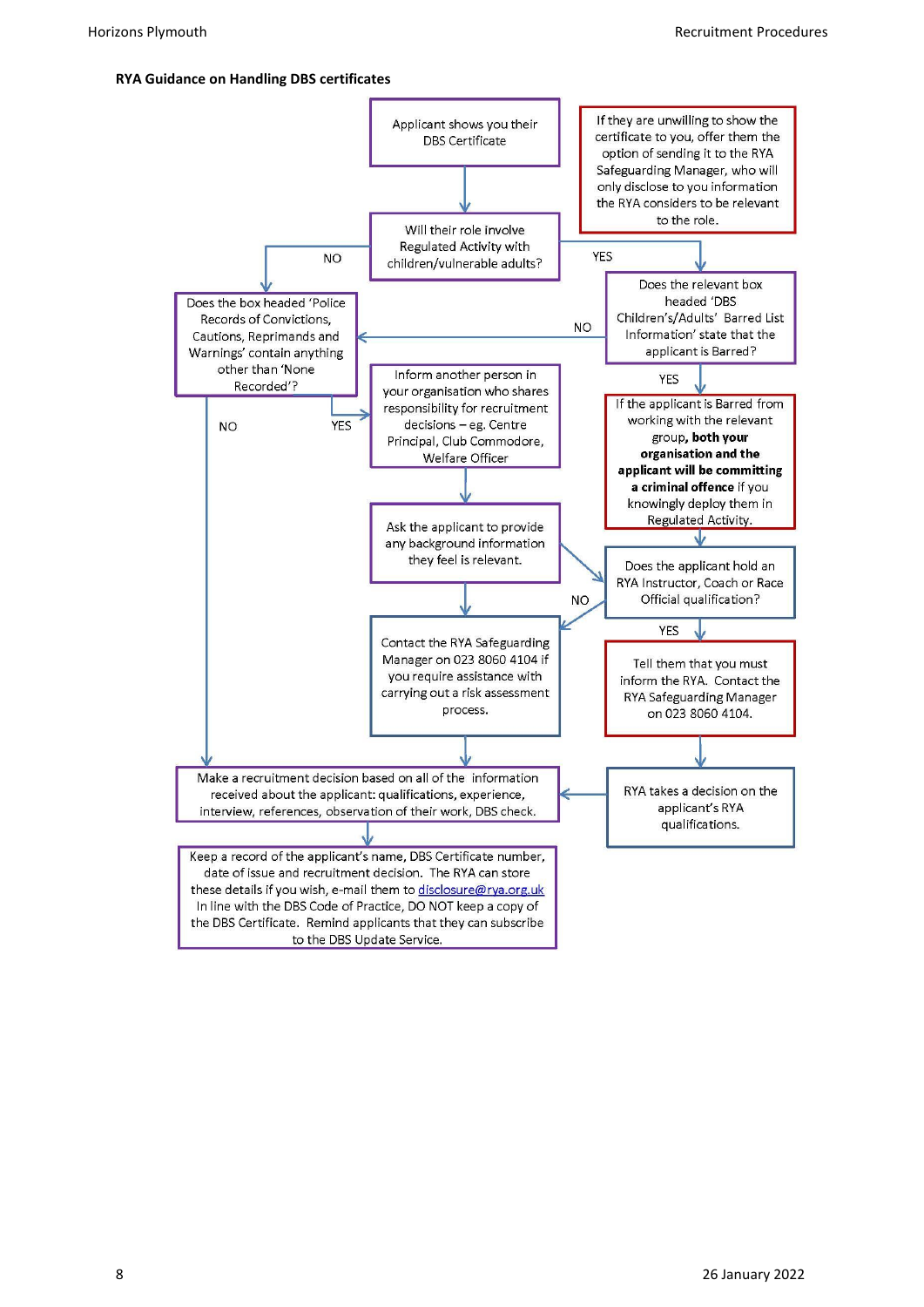#### <span id="page-10-0"></span>**7. Disciplinary Procedures**

The aim of the Disciplinary policy is to help an individual to improve their performance, conduct or attitudes where these are giving cause for concern.

Employees and volunteers will be given opportunities to effect the necessary improvements with the assistance of training and counselling as deemed necessary.

In most cases, when minor lapses occur, it is possible to discuss the matter and overcome any difficulty with help and guidance.

In these situations it is believed that it is more important to understand what has led to the situation and reestablish co-operation and understanding to prevent a recurrence rather than resorting to formal disciplinary action.

However employees and volunteers will be liable to disciplinary action for:

- Unsatisfactory work performance continuing unsatisfactory performance of work (quality, quantity or accuracy below accepted standards)
- Unsatisfactory behaviour
- Misconduct or negligence
- Poor time keeping
- Unacceptable absence
- Persistence wilful absenteeism
- Damage to Horizons' property
- Any intentional act of racism / discrimination
- Wilful non-compliance of H&S rules
- Time wasting
- Use of foul or blasphemous language
- Unacceptable personal behaviour
- Failure to follow Horizons accounting procedures
- Negligence resulting in minor loss or injury
- Failure to comply with a specific instruction
- Irresponsibility or impropriety in relation to the employees / volunteers activities, whether or not in working hours, which is considered to be detrimental to or conflicting with the interests of Horizons or likely to affect an individual's standards of work
- Failure to disclose any personal interest which conflicts with any matter in which the employee / volunteer is engaged on behalf of Horizons, or any breach of confidence relating to Horizons or its affairs

#### **Gross misconduct or gross negligence includes:**

- Proven theft; dishonesty / falsifying expenses claims etc.
- Fraudulently appropriating funds by deception to obtain an unjust or illegal financial advantage or any other means
- Intentional mis-statements in, or omissions of amounts or disclosures from accounting records or financial statements
- Misleading Horizons about sickness records or payments, DSS benefits, or a claim against a third party
- Use for personal ends of confidential information obtained as an employee / volunteer
- Deliberate disclosure of confidential information
- Deliberate breach of safety regulations
- Causing malicious damage to Horizons property or another colleague or client
- Criminal acts which occur outside Horizons but which are relevant to continuing employment with Horizons